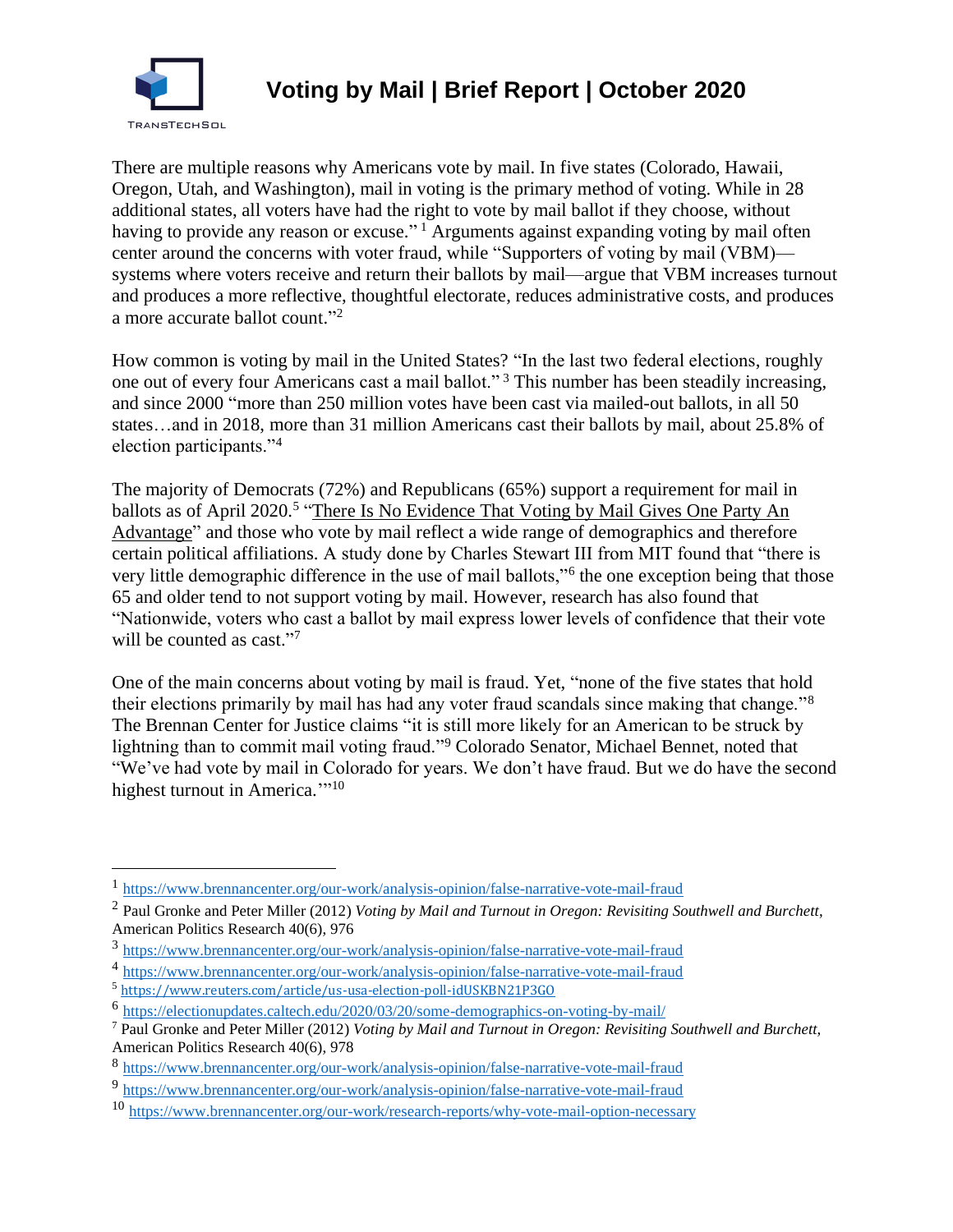

In response to these issues, "States have multiple tools to address valid security concerns and protect election integrity when it comes to mail ballots. And recent technologies and strategies have significantly enhanced the security of mail balloting."<sup>11</sup> These include identity verification, bar codes, ballot tracking through the U.S. Postal Service, secure drop-off locations and drop boxes, harsh penalties, postelection audits, and polling sites as a fail-safe. 12

Covid-19 has created a multitude of issues for states when it comes to elections. During the primaries in the spring and summer of 2020, "the results were unsettling: resource-strapped election officials struggled to handle a surge in demand for absentee and mail ballots, and voters – disproportionately Black and Latino voters, according to reports – faced hours-long waits at polling places"<sup>13</sup> Legislatures were trying to quickly pass into law new rules to allow for more widespread voting-by-mail options, as well as rendering legal barriers, such as "notary and witness requirements and documentary identification requirements<sup>"14</sup> In May 2020, voting by mail rules in the U.S. looked like this:





<sup>11</sup> <https://www.brennancenter.org/our-work/analysis-opinion/false-narrative-vote-mail-fraud>

<sup>12</sup> <https://www.brennancenter.org/our-work/analysis-opinion/false-narrative-vote-mail-fraud>

<sup>13</sup> <https://www.brennancenter.org/our-work/analysis-opinion/protect-democracy-expand-vote-mail>

<sup>14</sup> <https://www.brennancenter.org/our-work/research-reports/mail-voting-what-has-changed-2020>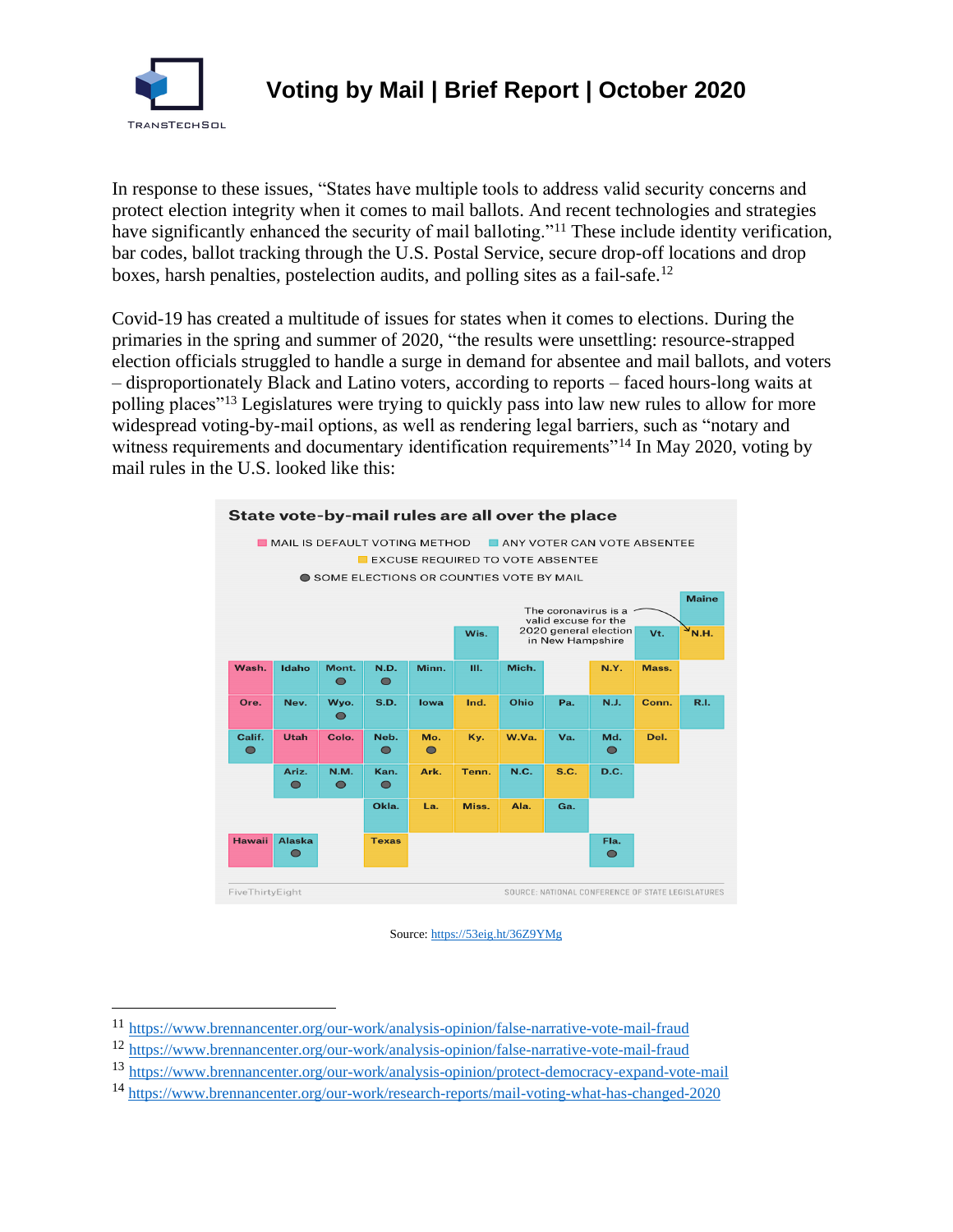

By August 2020, voting by mail in the U.S. looked like this:



*Source:<https://www.nytimes.com/interactive/2020/08/11/us/politics/vote-by-mail-us-states.html>*

In May, 16 states required an excuse to vote by mail as an absentee; however, that number decreased to 7 in August. Also, in May, there were 5 states where vote by mail was the default method; however, as of August, 10 states mailed ballots directly to all voters.